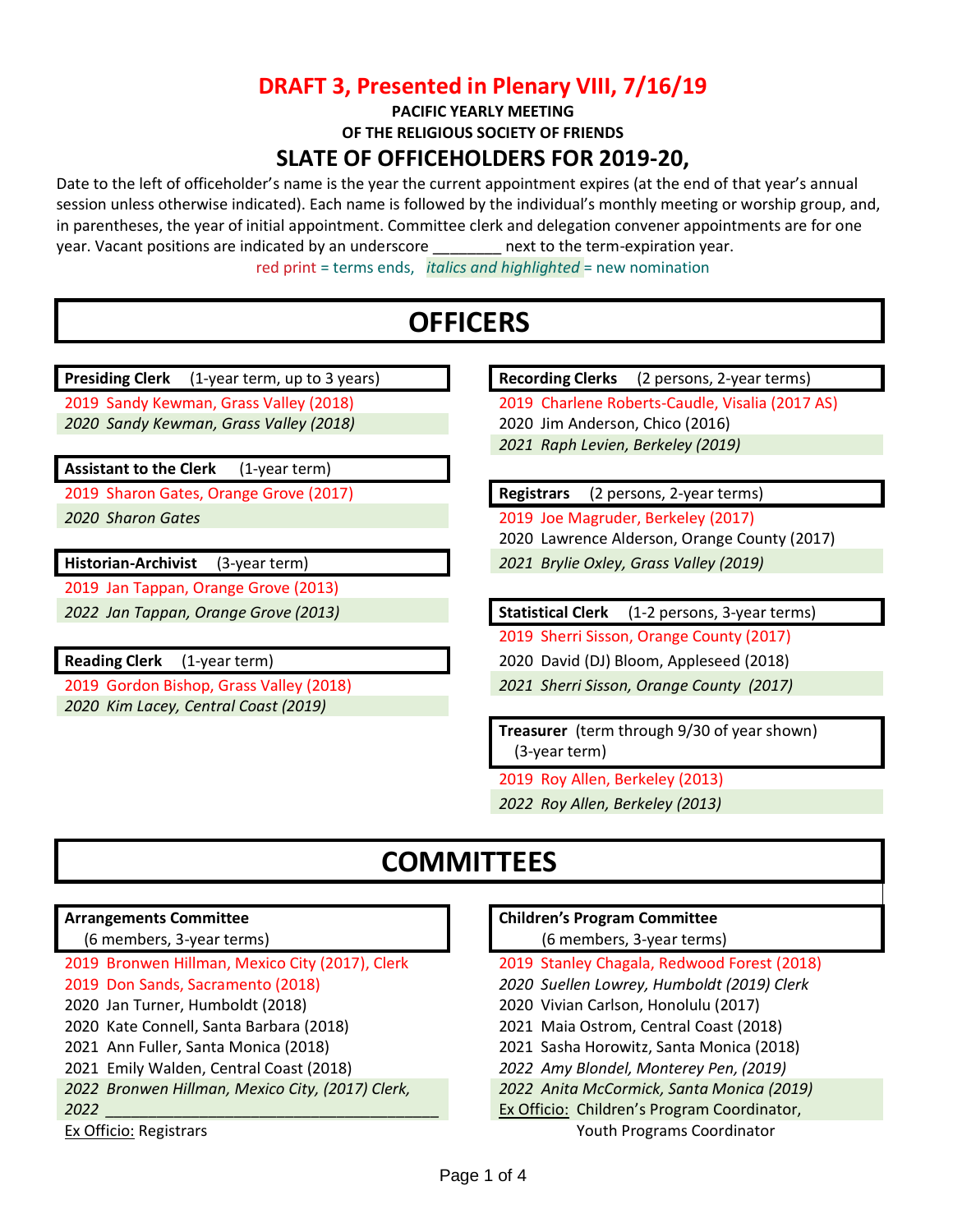#### **Communications Committee**

(5 members, 3-year terms)

- 
- 2020 Arthur Kegerreis, Orange Grove (2018) 2020 Jennifer Carr, Las Vegas (2014)
- 
- 2021 Lawrence Alderson, Orange County (2018) 2021 Paul Harris, Redwood Forest (2018)
- *2021 Kate Watkins, Santa Monica (2019), Clerk* 2021 Margaret Mossman, Berkeley(2018)
- 
- *2022 Allison Kirkegaard, Claremont (2019) 2022 Stratton Jaquette, Palo Alto (2016)*

Ex Officio: Web Editors, IT Administrator, Assistant to the Clerk, Youth Programs Coordinator

(Website Editors and IT Administrator appointed by Communications Committee)

#### **Faith and Practice Revision Committee**

 $(6$  members, 3-year terms +  $7<sup>th</sup>$  member with IT expertise)

2019 Jennifer Carr, Reno (2018) 2020 Don McCormick, Grass Valley (2017) 2019 Patricia Portillo, Sacramento (2016) 2021 Austin Stanion, Orange Grove (2017) 2019 Sarah Tyrrell, Berkeley (2018) IT specialist 2021 David Ledderman, Orange County (2018)

- 
- 2020 Laura Magnani, Berkeley (2016), Co-clerk *2022 Evan Nelson, La Jolla (2019)*
- 
- 
- *2022 Patricia Portillo, Sacramento (2016)*

*2022 Margaret Mossman, Berkeley (2019)*

- *2022 Sarah Tyrrell, Berkeley (2018) IT Specialist*
- Ex Officio: Historian-Archivist

#### **Finance Committee** (6 members, 3-year terms)

2019 Sherri Sisson, Orange County (2018) **Latin American Concerns Committee**

- 
- 
- 
- 
- 
- 
- Ex Officio: Treasurer, Statistical Clerk(s)

**Holding Corporation** (6 members, 3-year terms) Choose their own officers

- 2019 George Mills, Palo Alto (2016) 2019 Jeff Kroeber, San Jose (2013)
- 2019 Mary Klein, Palo Alto (2018) 2019 Stratton Jaquette, Palo Alto (2016)
	-
- *2020 \_\_\_\_\_\_\_\_\_\_\_\_\_\_\_\_\_\_\_\_\_\_\_\_\_\_\_\_\_\_\_\_\_\_\_\_\_\_\_* 2020 Sharlene Roberts-Caudle, Visalia (2014)
	-
	-
- *2022 George Mills, Palo Alto (2016) 2022 Genie Stowers, Berkeley (2019)*
	-
	- Ex Officio: Treasurer, Presiding Clerk

#### **Junior Yearly Meeting (JYM) Adult Committee** (9 members, 3-year terms)

- 2019 Dan Strickland, Orange Grove (2013)
- 2019 Suzanne Doss, Orange Grove (2013)
- 2019 Muriel Strand, Sacramento (2015), Co-clerk
- 2020 Sarah Armstrong Jones, Big Island (2017)
- 
- 
- 
- 2020 Carl Magruder, Str. Ck. (2014), Co-clerk *2021 Dan Strickland, Orange Grove (2013) Clerk*
	-
- 2021 Sue Scott, Inland Valley (2018) *2022 Suzanne Doss, Orange Grove (2013)*
- 2021 Stan Searle, Santa Monica (2018) *2022 Bertha Pena, Mexico City (2019)*
	- Ex Officio: Youth Programs Coordinator

# 2019 Sandy Farley, Palo Alto (2015), Clerk (3-6 members, 3-yearterms, + named appointments)

- 2020 Sharon Shen, Berkeley (2015) 2019 Betty Guthrie, Orange County (2016)
- 2020 Emma Castanedo, La Jolla (2017) 2019 Nate Secrest, Lake County (2016)
- 2021 Robert Levering, Santa Cruz (2018) 2020 Patricia Portillo, Sacramento (2017)
- *2021 Martha Hunkins, Humbolt (2019)* 2021 Linda Rowell, Chico (2015 ), Co-clerk
- *2022 Sherri Sisson, Orange County (2018)* 2021 Graciela Martinez (Visalia), 2018
- *2022 Doug Smith, Reno (2019) 2022 Linda Rowell , Chico (2015), Co-clerk*
	- Appointed by Casa de los Amigos:
	- Appointed by El Salvador Project: Nate Secrest, (2019)
	- Appointed by Guatemala Scholarship Program Donna Smith (Redwood For.) (2014), Co-clerk

*\_\_\_\_\_\_\_\_\_\_\_\_\_\_\_\_\_\_\_\_\_\_\_\_\_\_\_\_\_\_\_\_\_\_\_\_\_\_\_*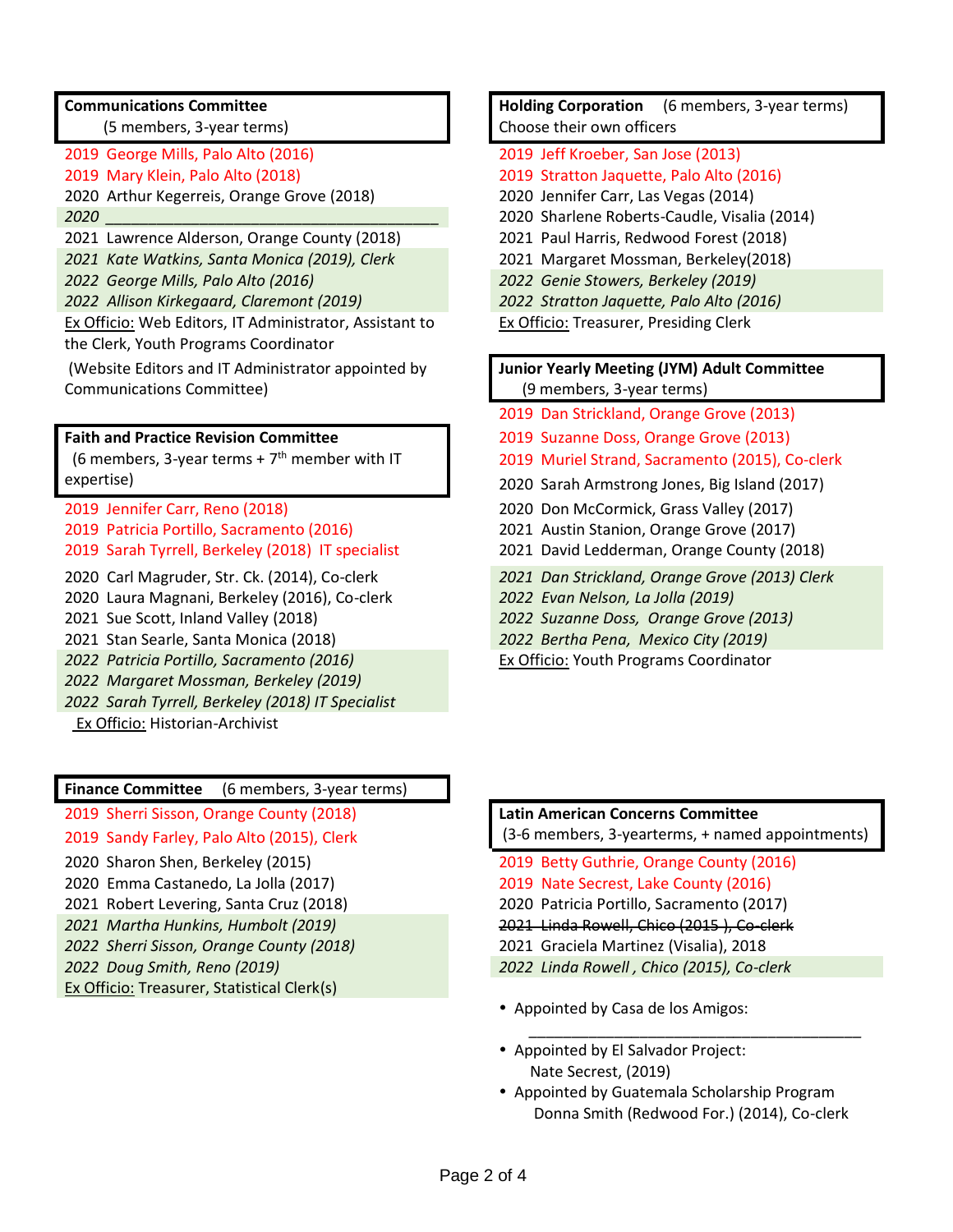#### **Ministry and Oversight Committee**

(9 members, 3-year terms)

2019 Shayne Lightner, Santa Monica (2013) 2019 Jim Summers, La Jolla (2016), Co-clerk 2019 Sharon Shen, Berkeley (2016) 2020 Shan Cretin, Santa Monica (2017), Co-clerk 2020 Andrea Beane, Santa Monica (2017) 2020 Thistle West, Strawberry Creek (2017) *2020 \_\_\_\_\_\_\_\_\_\_\_\_\_\_\_\_\_\_\_\_\_\_\_\_\_\_\_\_\_\_\_\_\_\_\_\_\_\_\_* 2020 Gail Eastwood, Humboldt (2018) 2021 Lora Powell, Berkeley (2017) 2021 Kylin Navarro, Berkeley (2015) 2021 *\_\_\_\_\_\_\_\_\_\_\_\_\_\_\_\_\_\_\_\_\_\_\_\_\_\_\_\_\_\_\_\_\_\_\_\_\_\_\_* 2021 Eric Sableman, Palo Alto (2019) *2022 \_\_\_\_\_\_\_\_\_\_\_\_\_\_\_\_\_\_\_\_\_\_\_\_\_\_\_\_\_\_\_\_\_\_\_\_\_\_\_* 2021 Elena Anderson, Redwood Forest (2018) *2022 \_\_\_\_\_\_\_\_\_\_\_\_\_\_\_\_\_\_\_\_\_\_\_\_\_\_\_\_\_\_\_\_\_\_\_\_\_\_\_ 2022 Valerie Nuttman, Santa Cruz (2016) 2022 Jim Summers, La Jolla, (2016) Co-clerk*

#### **Peace and Social Order Committee**

 (5 members currently, 3-year terms )  *(request to have 6 members)*

2019 Shannon Frediani, Santa Cruz (2016), Clerk 2021 Rebekah Percy, La Jolla (2015) Co-clerk 2019 Zae Illo (David B) San Francisco (2017) 2021 Barbara Babin, Redwood Forest (2016)

*2022 Shannon Frediani, Santa Cruz (2016) Clerk Nate Secrest, Lake County, (2019)*

*2022 Zae Illo (David B), San Francisco (2017) Ariana Standish, Berkeley (2019)*

#### Ex Officio:

 SCQM Peace and Social Order Committee Clerk, one PYM AFSC representative, one PYM FCLCA representative, one PYM FCNL representative

#### **Unity with Nature Committee**

 (6 members, 3-year terms) (*Engaged in a discernment process* )

- 2019 Valerie Nuttman, Santa Cruz (2016) 2019 Shelley Tanenbaum, Strawberry Ck. (2013)
	-

*2022 Jorge Morales, San Jose (2019)* **Youth Programs Coordinating Committee** (6 members, 3-year terms + 4 Youth members) 2019 Melissa Lovett-Adair, Ctrl. Coast (2016) 2019 Bertha Peña, Mexico City (2016), Co-clerk *2020 Ann Baier, Live Oak (2019) 2020 Chamba Cooke, Grass Valley (2019) 2020 Betty Guthrie, Orange County (2019) 2022 Melissa Lovett-Adair, Ctrl Coast (2016)* 2020 Linnea Hanson, Chico (2017) *2022 Kiernan Colby, Santa Cruz (2019)* 2021 Brian Johnson, Santa Monica (2018) Youth members are nominated by YPCC

# **REPRESENTATIVES AND DELEGATES**

### **American Friends Service Committee (AFSC) Corp**

(4-5 representatives, 3-year terms)

- 
- 2020 Nancy Mellor, Sacramento(2012), Convener 2019 Doug Smith, Reno (2015)
- 

**Friends Bulletin Corp. (Western Friend) Board of Directors** 

- 2019 Shannon Frediani, Santa Cruz (2016) (3 representatives from PYM, 3-year terms)
	-
- *2022 Ramona Hussey, Honolulu (2019)* 2021 Jim Anderson, Chico (2015), Convener *2023 \_\_\_\_\_\_\_\_\_\_\_\_\_\_\_\_\_\_\_\_\_\_\_\_\_\_\_\_\_\_\_\_\_\_\_\_\_\_\_ 2022 \_\_\_\_\_\_\_\_\_\_\_\_\_\_\_\_\_\_\_\_\_\_\_\_\_\_\_\_\_\_\_\_\_\_\_\_\_\_*